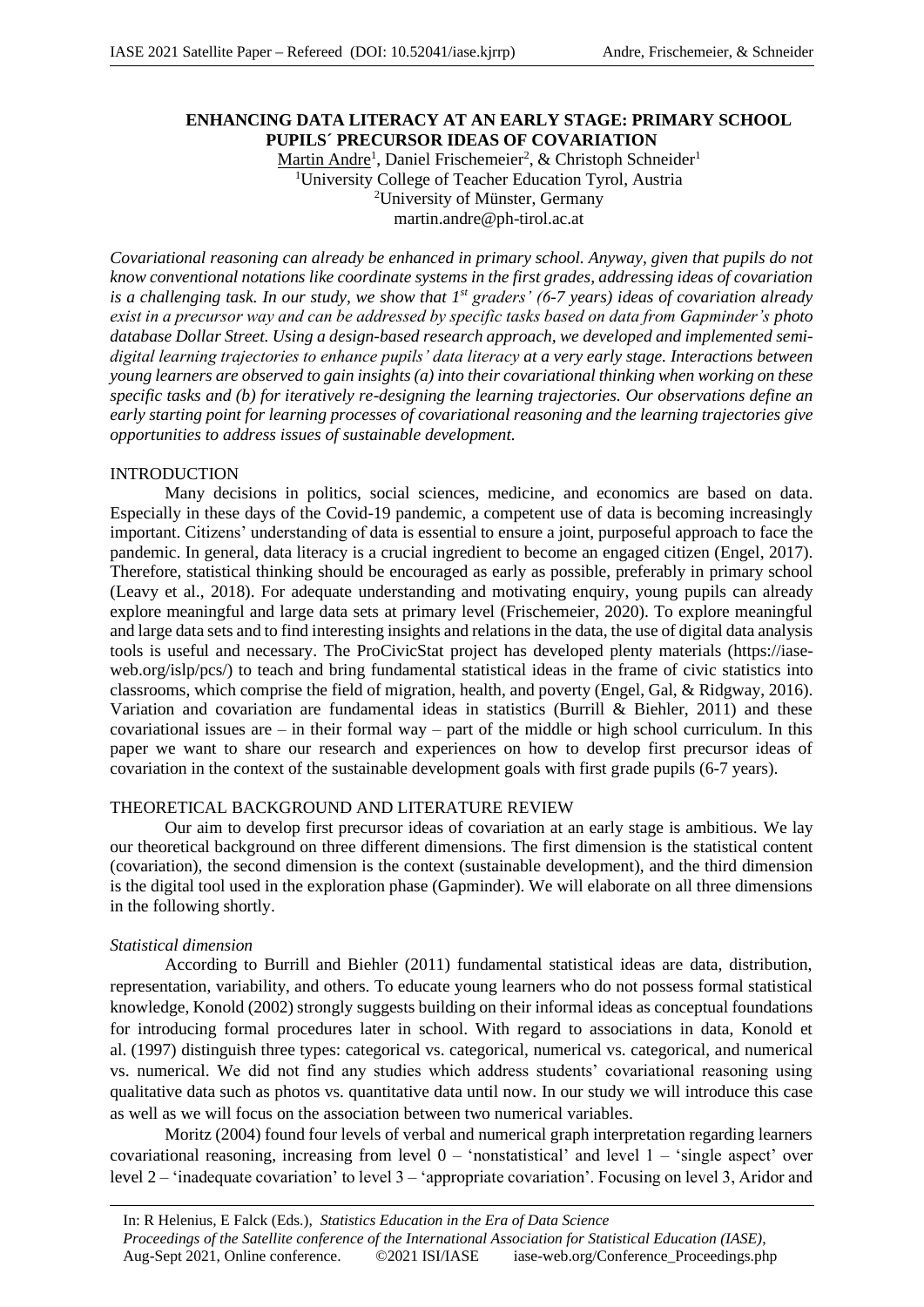Ben-Zvi (2019) identified two major aspects when students developed their aggregate reasoning with covariation (ARwC), i.e., reasoning with modeling and reasoning with variability. Moreover, the authors found the growing samples pedagogy to be supportive for students' development of ARwC.

The standard display for visualizing covariation in the sense of focusing on two numerical variables are scatterplots – but many learners face difficulties to interpret scatterplots (Biehler et al. 2018) – and have problems to go beyond a mere reading the data (e.g., Friel et al. 2001; Moritz, 2004). Therefore Konold (2002) for instance suggests using alternatives to scatterplots as a pre-stage – preferably to refer the interpretation of scatterplots to well-known situations –which are easier to interpret, e.g., group comparisons. A similar approach can be found in Cobb et al. (2003). Following this direction, our idea is to facilitate the interpretation of covariation and refer to already known situations as well as to refer relationships in quantitative data to qualitative situations.

With this study we want to explore options for addressing the idea of covariation in a precursor stage, combining qualitative data such as photos of living standards and quantitative data, in our case income data, in a first step. Building upon that, in a second step, we want to observe whether pupils intuitively describe ideas of covariation when examining a scatterplot of the same context.

#### *Technological dimension*

The use of software is one fundamental aspect for setting up adequate statistical reasoning learning environments (Garfield & Ben-Zvi, 2008). Software and digital data analysis tools enable learners to explore large and meaningful datasets and they reduce the cognitive load so that young learners can concentrate on statistical reasoning rather than on technical procedures. In addition, these tools help learners to generate multiple visualizations of data. Data visualization tools like *Gapminder* (Rosling et al., 2005) are freely available and as Biehler et al. (2018) mention the "use of technology may also enhance covariational thinking" (p. 182). We see especially Gapminder (www.gapminder.org) as adequate tool for this purpose because Gapminder includes relevant civic statistics data and offers the possibility to explore relationships between multiple variables. Moreover, Gapminder's photo database *Dollar Street* (Rosling, 2015) opens opportunities to explore qualitative aspects of data related to income situations. "[…] It seemed natural to use photos as data so people can see for themselves what life looks like on different income levels. Dollar Street lets you visit many, many homes all over the world" (Rosling, 2015). As these Gapminder's data visualizations are strongly connected to income levels and, moreover, young learners already have a conceptual understanding of the terms 'rich' and 'poor', in our study we focus on data visualizations including the variable 'income'.

#### *Context dimension*

In 2015, 193 member states of the United Nations enacted the 17 *sustainable development goals* (*SDGs*) as part of the *Agenda 2030* (United Nations, 2015), which should mediate between social, ecological, and economic issues, worldwide. With regard to sustainable development and education for sustainable development (ESD), context and contextual knowledge about the environment and the economy are crucial parts of developing competences in ESD (Rieckmann, 2018). In their meta-study, Taylor et al. (2019) point out that teachers encounter major problems integrating ESD into their lessons. The aim of ESD is to support learners in developing competences towards participating in sustainable development by raising awareness of problems associated with the topic as well as critically reflecting these issues (Rieckmann, 2018) considering individual points of views and global perspectives. Based upon these aims, Rieckmann (2018) defined several key competences for ESD, e.g., the competence to analyze complex systems or forward-looking thinking. In some parts these competences are in accordance with basic statistical ideas such as, awareness of the nature of data, comparing groups by centre and spread, ideas of statistical inference or the idea of building statistical models as to regressions.

Researchers agree that a context meaningful to learners is a crucial concern for teaching statistics (e.g., Aridor & Ben-Zvi, 2019). According to Pfannkuch and Rubick (2002), context and contextual knowledge is "essential for conjecturing possible relationships within the set of data. Both contextual and statistical knowledge influenced students' understanding and interpretation of the data" (p. 16). In this regard Langrall et al. (2011) showed in their study with middle school students the positive effects of contextual expertise on in-depth data exploration, especially on drawing and justifying conclusions. Addressing issues of sustainable development, Andre et al. (2020) also found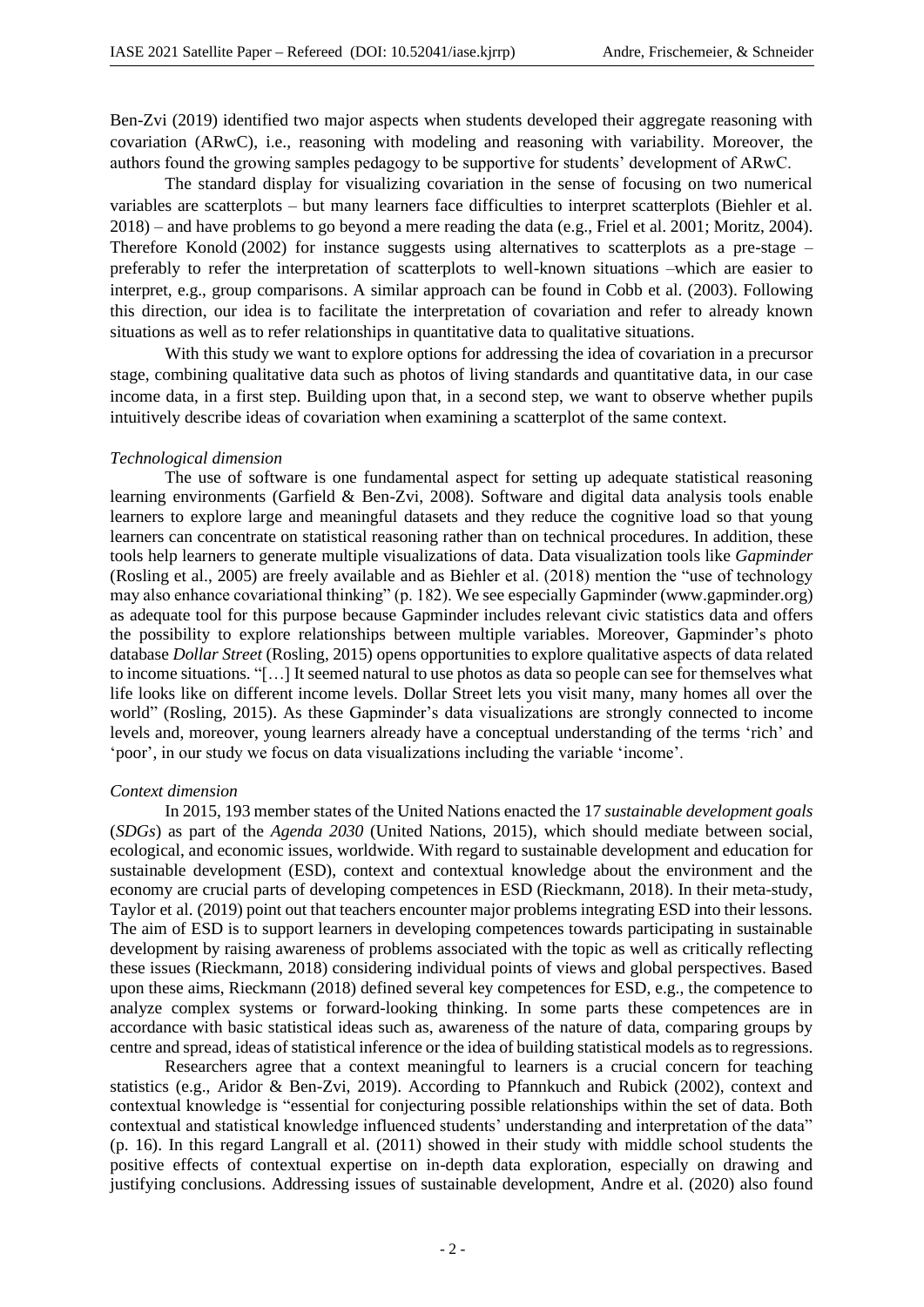the context and contextual knowledge to be essential for pupils' intuitive approaches to statistical ideas of covariation. Therefore, in our current study we focus again on issues of sustainable development as the context of pupils' data explorations, addressing single SDGs.

Taking into account the three outlined dimensions, we can summarize that we will concentrate on the statistical topic covariation, use the digital tool Gapminder and Gapminder's Dollar Street and the context of the relationship between income and some other issues of sustainability. Building on that, we may generate the following research question: In how far is it possible to develop covariational thinking at an early stage (6 ages) using Gapminder's data visualizations and the photo database Dollar Street while addressing issues of sustainable development?

### METHODS AND IMPLEMENTATION

This report deals with the first phase of a three years' design-research project (Bakker, 2018) aiming to combine education for sustainable development and statistics education in primary school. Based on earlier studies (Andre et al., 2020), our aim in the current project is to develop learning trajectories for primary school pupils to enhance their statistical reasoning while addressing various sustainable development goals in depth. From our earlier studies we already know the ideas of correlation and regression to be intuitively evident in many of the Gapminder bubble charts. Therefore, besides designing practicable learning trajectories, we target to further develop theories on young learners' covariational thinking with our project. Primary school teacher students were involved in the design process and the classroom implementation of the learning trajectories.

As part of a seminar on statistics and probability, six primary school teacher students were guided to create virtual learning trajectories addressing young learners' statistical thinking and especially their covariational thinking. Due to COVID-19 regulations in schools, the learning trajectories were elaborated as homepages so that the implementation could take place both, in presence and virtually. In advance, students were introduced to the theoretical background of young learners' statistics education and the software h5p. Using this software, students in pairs of two created a digital learning trajectory, addressing several topics of sustainable development, on the one hand, and statistical as well as data issues on the other hand. Especially focusing on sustainable development goals, specifically goal six – clean water and sanitation, goal twelve – responsible consumption, and goal fifteen – life on land were emphasized.

In this report, we focus on a three weeks' classroom implementation with four teacher students in May 2021 at an Austrian Elementary School in three working blocks of 90 minutes' duration each. The class was attended by a total of 18 children aged 6 to 7 years, in the gender split of 12 boys and 6 girls. During the implementation phase, teacher students worked in pairs with a group of 9 children each on their designed learning trajectory. These two groups were further divided into small groups of three children working together on the learning trajectory with one digital device. Students' and pupils' statements were analyzed and translated into English language afterwards.

In the first phase of the implementation, pupils were introduced to the topic, and they got familiar with the virtual learning trajectories. Self-explanatory videos and posters were used to provide children with information on each topic. Moreover, bar charts were introduced to the pupils, and they created and discussed their own bar charts on given data, in this first phase. In the second phase, the learning trajectories differed from each other. While the focus of the first group was on the display of contextual data in a circle diagram, the other group focused on the idea of distribution when exploring diverse issues in the photo database Dollar Street and relating these issues to their own lives. Thus, children graphically allocated their personal facilities like toys, cutlery, or toilets, in the Dollar Street. The contents discussed by each group were picked up and deepened in the virtual learning trajectory using task formats such as cloze texts, multiple choice questions and concrete question-answer options (true/false). In our research, we did not deepen on these tasks concerning statistical content that is not directly connected to covariational reasoning. Anyway, these tasks were included to strengthen pupils' confidence with the context of the addressed SDGs and, moreover, they got to know various data visualizations concerning these issues.

As a central task for our study, all pupils' groups should assign different pictures of the Dollar Street showing, for example, bathrooms or living rooms to the monthly income which could be categorized in low, middle, or high income. Moreover, bubble charts on the specific SDGs-topic were shown to the children, displaying the relation of income and CO<sub>2</sub>-emissions or access to sanitation. The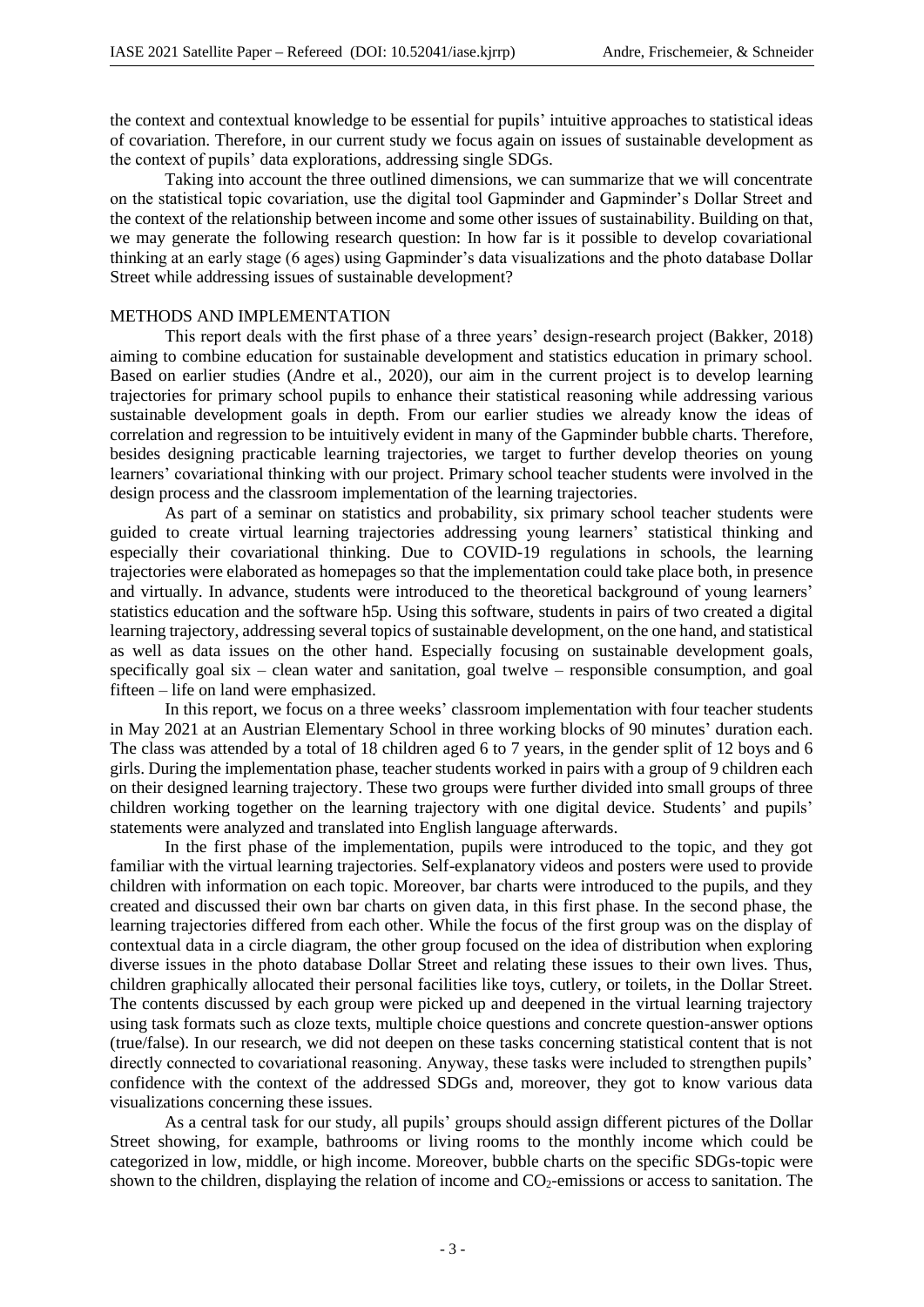teacher students accompanied these two tasks carefully, discussing various aspects with the pupils and guiding them with questions. Working on these tasks together with the teacher students, some pupils' statements were recorded to be analyzed later. In the third and last phase, pupils worked in groups to finalize the tasks and to reflect their working process together with the teacher students.

In our report, we focus on the second phase and especially on the two tasks shown in figure 1. The first task shown on the left-hand side was to allocate the photos of a bathroom to the according income. As a second task, the graphic on the right-hand side, was introduced to the children and they were interviewed by the teacher students regarding their perception of the relationship between the average income in a country, which is shown on the x-axis, and the share of people who have access to basic sanitation at least.



Figure 1. Left: Example of a task relating qualitative data (toilets, bathrooms, and laundry) and quantitative data (income) to each other. Right: Gapminder's bubble chart in the same context (income and access to basic sanitation) to be discussed by the pupils.

Performing a qualitative content analysis (Kuckartz, 2012), we examined the collected data in two directions. On the one hand, we evaluated the children's actions and statements in terms of their achievement of the previously stated learning objectives for each task, building two categories, i.e., achieved and missed. On the other hand, we analyzed the interviews with the children building the categories 'covariation', 'causality and variance', and 'misconceptions and difficulties'.

# FIRST RESULTS AND DISCUSSION

Working on a drag-and-drop task, the pupils had to connect three income levels with corresponding sanitary facilities (see figure 1). During our observations, all children managed to find the correct relationships, arguing for example: "Because, they have certainly got a lot of money a month for that nice toilet" or "The toilet and the bathroom is really large." Another pupil justified the choice of a small income: "Because they get almost no money [...] it's just something where you have to sit outside."

Some pupils also mentioned aspects of causality and variance, stating that richer people do not necessarily have to own a nice bathroom as well, as this dialogue shows:

Interviewer: "Do you think that families with more money always have a nicer bathroom?" Child: "No!"

Interviewer: "Don't you think so? So it could be that people with less money have a nice toilet?" Child: "It could be. (...) Some people don't buy a nicer toilet but spend more money as family budget." Interviewer: "So don't you think that high income always comes together with a nice toilet?" Child: "No!"

Another pupil answered the question "The richer a person is, the more likely does the person have an own bathroom?" with "Yes, but just more likely". The question "Do rich people always have nice toilets?" was answered by another pupil with "Could be, but not necessarily". Thus, an important aspect of our analysis concerned causality and variance, which was inherent in many statements.

In a later task, pupils were interviewed on a bubble chart. One group of teacher students used a bubble chart in the context sanitation facilities (see fig. 1). Another students' group interviewed the pupils on a Gapminder's bubble chart showing the covariation of income and  $CO_2$ -emission. With the help of the students, in both cases many children were able to read the two dimensions of the scatterplot graphics, correctly interpreting the position of certain points in the scatterplot. We also found some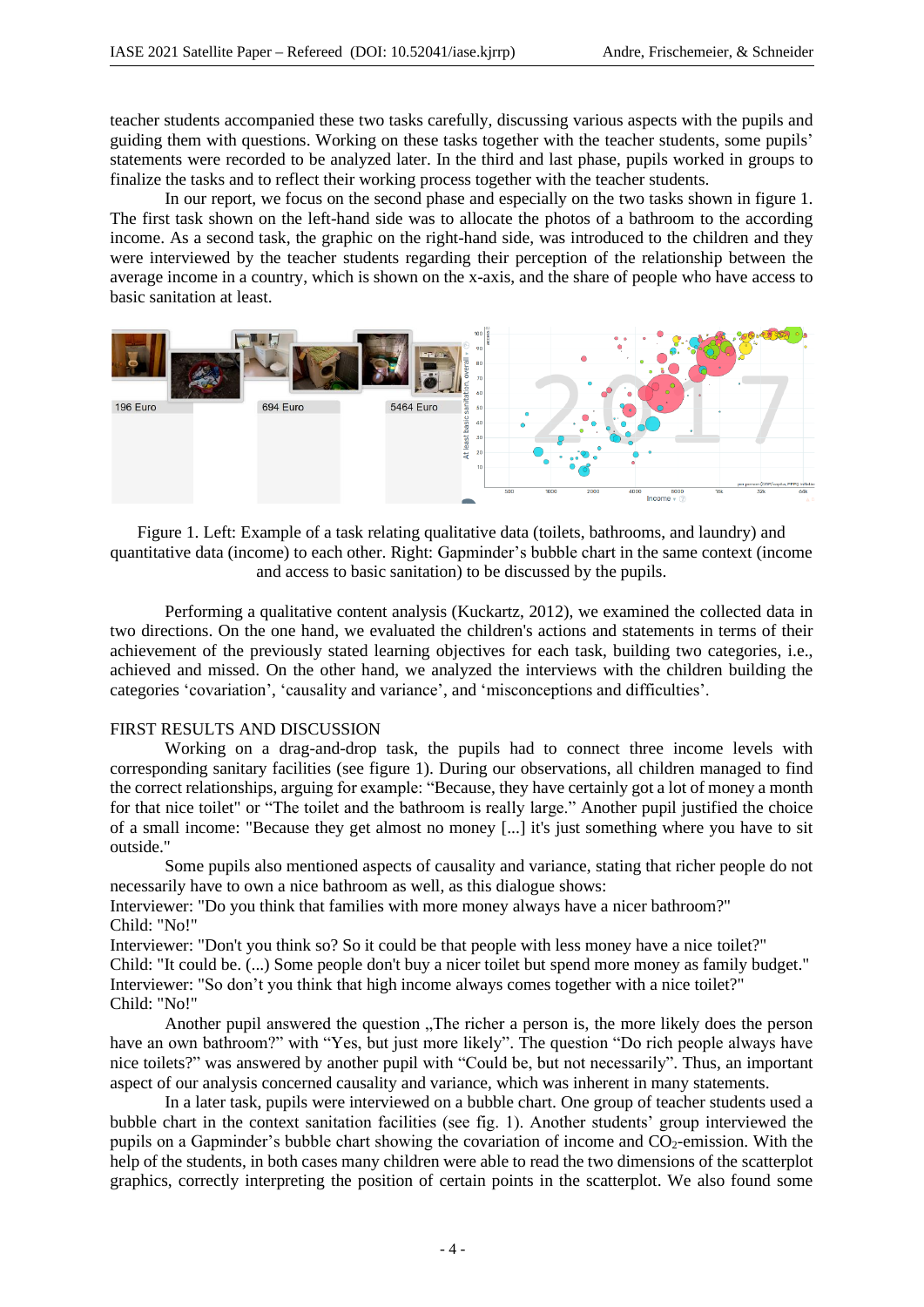pupils' statements like "When they earn a lot of money, they can buy a toilet and when they don't have much money, they can't." Examining the scatterplot, another pupil reasoned "Because through the money they buy toilets and if they have so much money, then additionally [they buy a] tidy apartment." Dealing with the covariation between  $CO<sub>2</sub>$ -emissions and income of the various countries, we found, too, that the interviewed children correctly interpreted the position of points in the scatterplot but in this group, pupils did not formulate sentences of the form "the higher … the more". Asking our teacher students for possible reasons, they supposed that  $CO<sub>2</sub>$ -emissions were an unknown term to the children and therefore the children could not find appropriate argumentations or reasons for such a covariation.

Additionally, we found that children were also confused by the large amount of information given in the Gapminder's bubble chart in the beginning. Many children interpreted the size of the bubbles, which actually stands for the population size, as a country's income level. Others were attracted by the colors of the bubbles and examined more geographic issues. Only with assistance of the teacher students, some of the children could also interpret most information of the bubble chart appropriately.

#### CONCLUSION

Aiming to explore opportunities to address young children's precursor ideas of covariation, with our study, we introduced the idea of integrating qualitative data in children's learning processes of covariation. Thus, all pupils were able to reason with covariation when examining income and photos of people's living standards such as bathrooms, toilets, or laundries. Without deep scaffolding, they argued relations between income levels and sanitation facilities, but they were carefully when expressing causalities. Applying the classification by Moritz (2004) on the children's precursor ideas of covariation, many of the children reached level 2 or 3, interpreting the covariation between photos of living standards and income appropriately in many cases. Furthermore, as described by Aridor & Ben-Zvi (2019), we also found reasoning with variability to be important for their development of covariational reasoning.

Working with Gapminder's bubble charts in a second step, children needed guidance and scaffolding in many places, sometimes they misinterpreted aspects of the graphics, and especially in the case of CO2-emissions they did not clearly express reasoning with covariation, although the scatterplot is showing better the idea of covariation than the one displaying income and sanitation. The children did not fully understand what  $CO<sub>2</sub>$ -emissions are, while the context of sanitation was known from the tasks before. Therefore, we conclude that the level of children's abilities to interpret scatterplots strongly depends on children's knowledge of and confidence with the context. Anyway, with no statistical focus or a focus on single points, their abilities to interpret scatterplots did not exceed level 1 in many cases.

From our observations we conclude that the approach of including qualitative data to address young children's precursor ideas of covariation can contribute to their development of covariational reasoning. Based on these experiences and to deepen insights into the children's reasoning processes, a re-design of the learning trajectories will include negative covariation (e.g., Moritz, 2004) and aspects of growing samples pedagogy (Aridor & Ben-Zvi, 2019). Furthermore, we will deepen data collection regarding pupils' reasoning with modeling and variability. Finally, we will continue to address the context of sustainability, giving opportunities to deepen teacher students' and pupils' awareness and knowledge of these issues and opening a broad field of topics highly relevant for future generations.

# ACKNOWLEDGMENTS

We want to thank our teacher students for their contributions in generating and implementing the learning trajectories. Moreover, we are very grateful for the detailed and constructive reviews, which considerably helped to improve our paper.

#### REFERENCES

- Andre, M., Lavicza, Z., & Prodromou, T. (2020). Integrating 'education for sustainable development' in statistics classes: Visual analysis of social and economic data with gapminder. In P. Arnold (Ed.), *New Skills in the Changing World of Statistics Education. Proceedings of the Roundtable conference of the International Association for Statistical Education (IASE).* International Association for Statistical Education.
- Aridor, K., & Ben-Zvi, D. (2019). Students' Aggregate Reasoning with Covariation. In G. Burrill & D. Ben-Zvi (Eds.), *Topics and Trends in Current Statistics Education Research* (pp. 71–94). Springer International Publishing. https://doi.org/10.1007/978-3-030-03472-6\_4